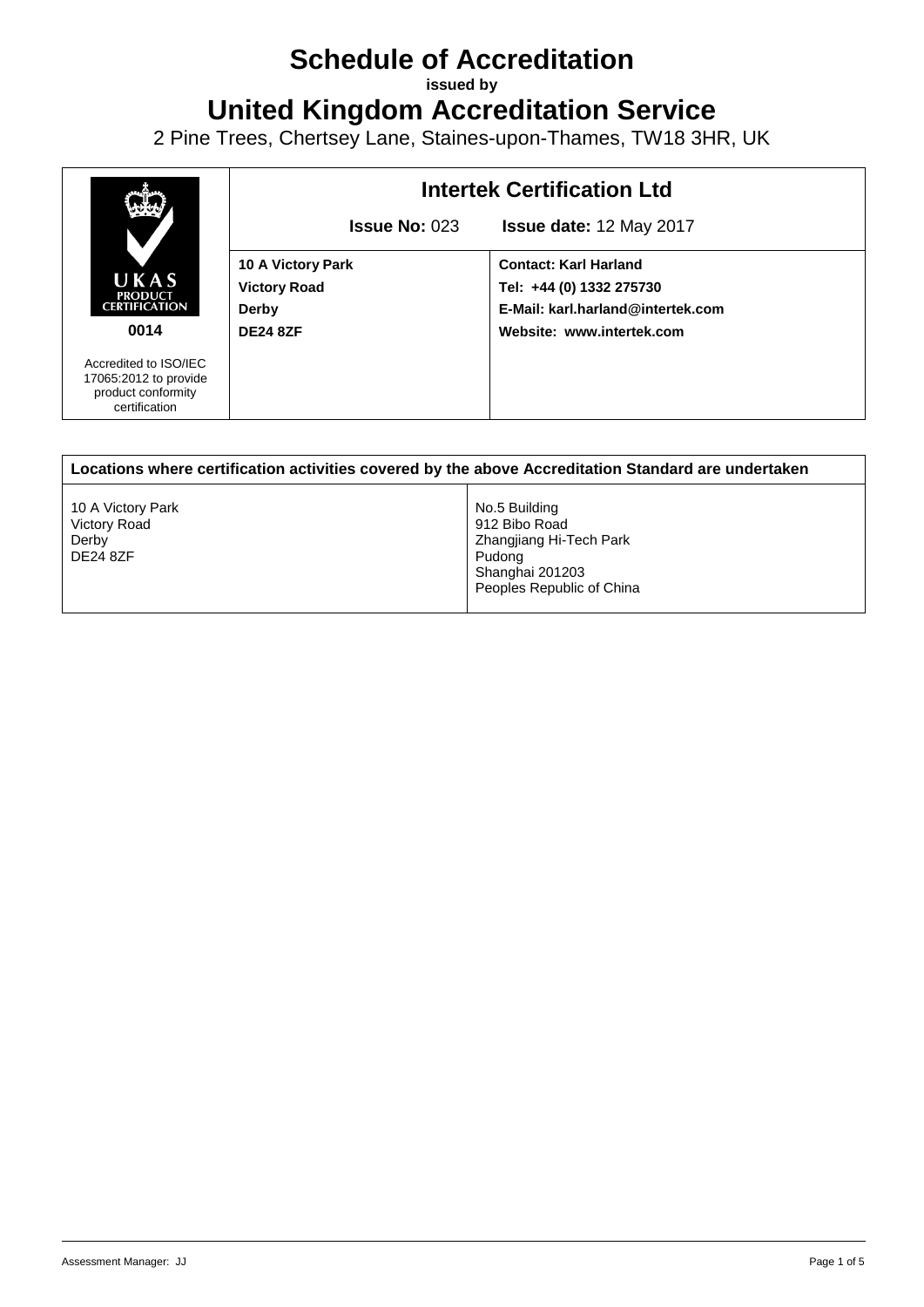|                                                                                    | <b>Schedule of Accreditation</b><br>issued by<br><b>United Kingdom Accreditation Service</b><br>2 Pine Trees, Chertsey Lane, Staines-upon-Thames, TW18 3HR, UK |
|------------------------------------------------------------------------------------|----------------------------------------------------------------------------------------------------------------------------------------------------------------|
| UKAS<br><b>PRODUCT</b><br><b>CERTIFICATION</b><br>0014                             | <b>Intertek Certification Ltd</b>                                                                                                                              |
| Accredited to ISO/IEC<br>17065:2012 to provide product<br>conformity certification | <b>Issue No: 023 Issue date: 12 May 2017</b>                                                                                                                   |

| DETAIL OF ACCREDITATION |
|-------------------------|
|-------------------------|

| <b>Product</b>                                                                                                                                                                                                                                                                                                                                                                                                                                                                                                                                                                                                                                                                                                             | <b>Standard</b>                                                              |
|----------------------------------------------------------------------------------------------------------------------------------------------------------------------------------------------------------------------------------------------------------------------------------------------------------------------------------------------------------------------------------------------------------------------------------------------------------------------------------------------------------------------------------------------------------------------------------------------------------------------------------------------------------------------------------------------------------------------------|------------------------------------------------------------------------------|
| <b>Food Processing</b>                                                                                                                                                                                                                                                                                                                                                                                                                                                                                                                                                                                                                                                                                                     | BRC Global Standard for Food Safety, Issue 7                                 |
| Cat 1 - Raw red meat<br>Cat 2 - Raw poultry<br>Cat 3 - Raw prepared products (meat, fish and<br>vegetarian)<br>Cat 4 - Raw fish, products and preparations<br>Cat 5 - Fruit, vegetables and nuts<br>Cat 6 – Prepared fruit, vegetables and nuts<br>Cat 7 - Dairy, liquid egg<br>Cat 8 - Cooked meat/fish products<br>Cat 9 – Raw cured and/or fermented meat and fish<br>Cat 10 - Ready meals and sandwiches; ready-to-eat<br>desserts<br>Cat 11 - Low/high acid in cans/glass<br>Cat 12 - Beverages<br>Cat 13 - Alcoholic drinks and fermented/brewed<br>products<br>Cat 14 - Bakery<br>Cat 15 - Dried foods and ingredients<br>Cat 16 - Confectionery<br>Cat 17 - Breakfast cereals and snacks<br>Cat 18 - Oils and fats |                                                                              |
| <b>Food Packaging Manufacture</b><br>- Glass manufacture and forming<br>- Paper making and conversion<br>- Metal forming<br>- Rigid plastics forming<br>- Flexible Plastics manufacture<br>- Other manufacturing<br>- Print Processes                                                                                                                                                                                                                                                                                                                                                                                                                                                                                      | BRC Global Standard Food Packaging and Other<br>Packaging Materials, Issue 5 |
|                                                                                                                                                                                                                                                                                                                                                                                                                                                                                                                                                                                                                                                                                                                            |                                                                              |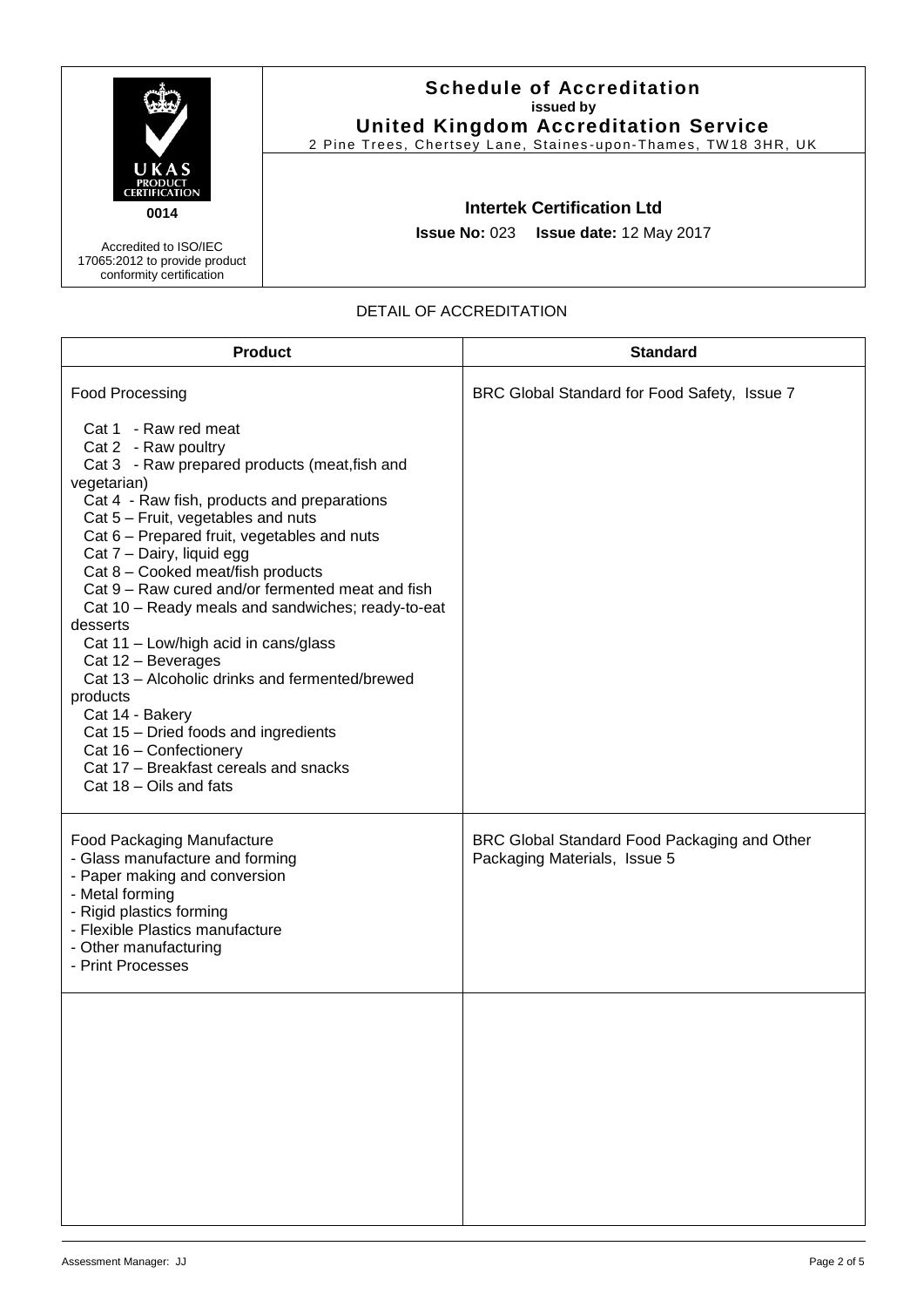|                                                                                                                                                                                                                                                                                                                                                                                                                                                                                                                                                                                                                                                                                                                                                                                                           | <b>Schedule of Accreditation</b><br>issued by<br><b>United Kingdom Accreditation Service</b><br>2 Pine Trees, Chertsey Lane, Staines-upon-Thames, TW18 3HR, UK |                                                                                          |
|-----------------------------------------------------------------------------------------------------------------------------------------------------------------------------------------------------------------------------------------------------------------------------------------------------------------------------------------------------------------------------------------------------------------------------------------------------------------------------------------------------------------------------------------------------------------------------------------------------------------------------------------------------------------------------------------------------------------------------------------------------------------------------------------------------------|----------------------------------------------------------------------------------------------------------------------------------------------------------------|------------------------------------------------------------------------------------------|
| UKAS<br>CERTIFICATION<br>0014<br>Accredited to ISO/IEC<br>17065:2012 to provide product<br>conformity certification                                                                                                                                                                                                                                                                                                                                                                                                                                                                                                                                                                                                                                                                                       | <b>Intertek Certification Ltd</b><br>Issue No: 023   Issue date: 12 May 2017                                                                                   |                                                                                          |
| <b>Product</b>                                                                                                                                                                                                                                                                                                                                                                                                                                                                                                                                                                                                                                                                                                                                                                                            |                                                                                                                                                                | <b>Standard</b>                                                                          |
| <b>CONSUMER PRODUCTS MANUFACTURING:</b><br>PERSONAL CARE & HOUSEHOLD PRODUCTS<br><b>Product Technology</b><br>A1 - Chemicals and Formulated Products<br>- Coke, Coal and Refined Petroleum Products<br>(limited to retail/wholesale Packing Operations only-<br>excludes mining and refining operations)<br>- Chemicals and Chemical Products<br>A2 - Fabricated Paper and Paper Mix Products<br>- Stationery Products<br>- Tissue Products<br>- Tableware and Party-ware<br>- Personal Hygiene, Sanitary, & Nappy Products<br>A4 - Rubber & Plastics<br>- Apparel<br>- Baby accessories<br>- Medical dressings<br>A5 - Textiles and Textile Mix Products<br>- Medical dressings<br>- Wipes for household and personal care<br>A8 - Metals & Metal Mix Products<br>- Metal products (excluding machinery) |                                                                                                                                                                | <b>BRC Global Standard - Consumer Products</b><br>Issue 4<br>Personal Care and Household |
| <b>CONSUMER PRODUCTS MANUFACTURING:</b><br><b>GENERAL MERCHANDISE PRODUCTS</b><br><b>Product Technology</b><br>A1 - Chemicals and Formulated Products<br>- Games/toys<br>- Medical devices (non-Invasive)<br>A2 - Fabricated Paper and Paper Mix Products<br>-Printing and Recorded media products<br>A3 - Wood Straw Cork & Bamboo Products<br>- Wood<br>- Wooden products<br>- Cork products<br>- Straw/Bamboo products<br>A4 - Rubber & Plastics<br>- Household utensils/products<br>- Baby products/pet products<br>- Apparel/Workwear/Footwear<br>- Furniture<br>- Games/Toys<br>- Medical Devices (non-Invasive)                                                                                                                                                                                    |                                                                                                                                                                | <b>BRC Global Standard - Consumer Products</b><br>Issue 4<br>General Merchandise         |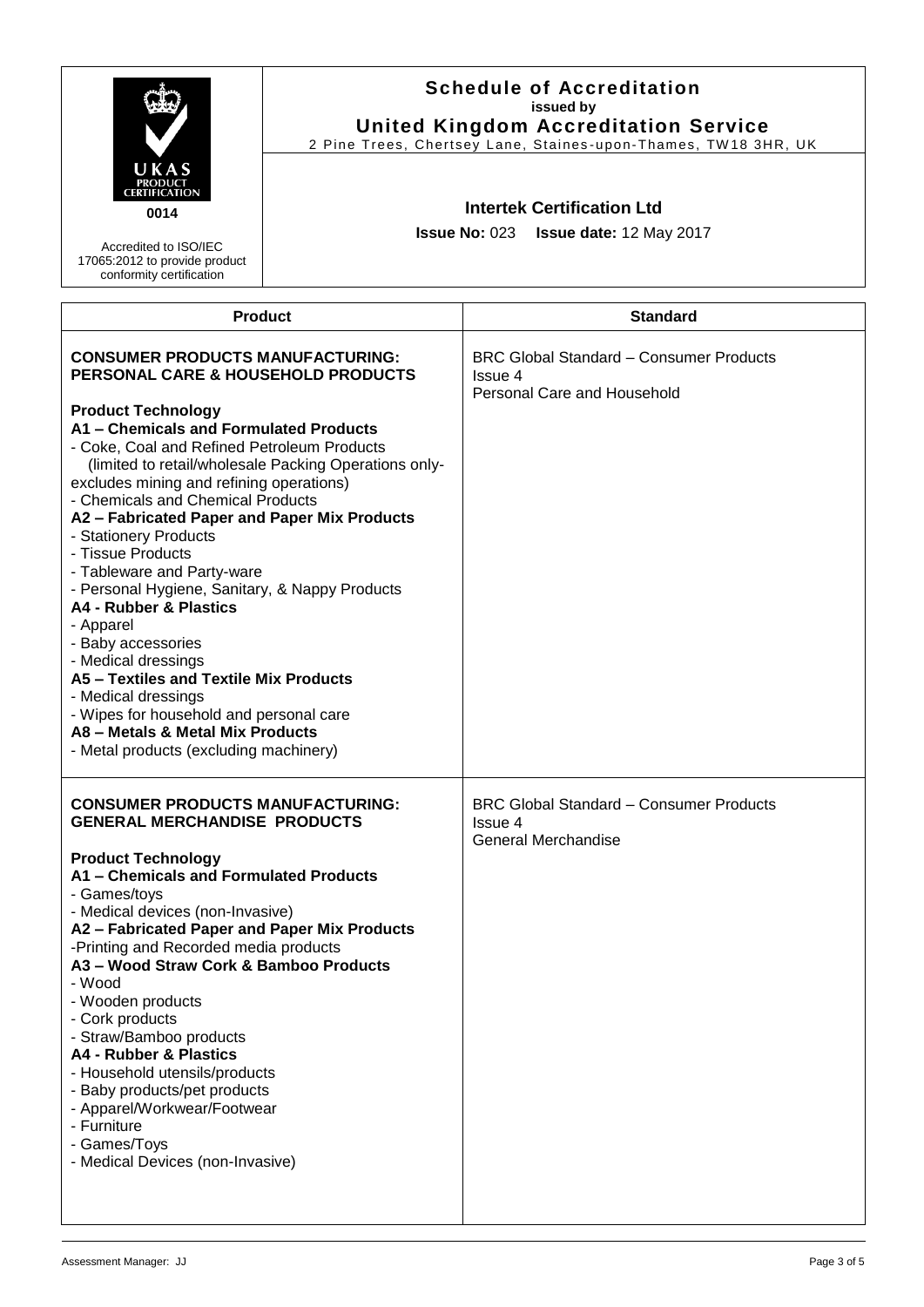|                                                                                                                                                                                                                                                                                                                                                                                                                                                                                                                                                                                                                                                                                                                                                                                                                                                                                                                                                                                                                                                      | <b>Schedule of Accreditation</b><br>issued by<br><b>United Kingdom Accreditation Service</b><br>2 Pine Trees, Chertsey Lane, Staines-upon-Thames, TW18 3HR, UK |                                                                                                                                                                                          |
|------------------------------------------------------------------------------------------------------------------------------------------------------------------------------------------------------------------------------------------------------------------------------------------------------------------------------------------------------------------------------------------------------------------------------------------------------------------------------------------------------------------------------------------------------------------------------------------------------------------------------------------------------------------------------------------------------------------------------------------------------------------------------------------------------------------------------------------------------------------------------------------------------------------------------------------------------------------------------------------------------------------------------------------------------|----------------------------------------------------------------------------------------------------------------------------------------------------------------|------------------------------------------------------------------------------------------------------------------------------------------------------------------------------------------|
| UKAS<br>PRODUCT<br>CERTIFICATION<br>0014<br>Accredited to ISO/IEC<br>17065:2012 to provide product<br>conformity certification                                                                                                                                                                                                                                                                                                                                                                                                                                                                                                                                                                                                                                                                                                                                                                                                                                                                                                                       | <b>Intertek Certification Ltd</b><br><b>Issue No: 023</b><br>Issue date: 12 May 2017                                                                           |                                                                                                                                                                                          |
|                                                                                                                                                                                                                                                                                                                                                                                                                                                                                                                                                                                                                                                                                                                                                                                                                                                                                                                                                                                                                                                      | <b>Product</b>                                                                                                                                                 | <b>Standard</b>                                                                                                                                                                          |
| <b>CONSUMER PRODUCTS MANUFACTURING:</b><br><b>GENERAL MERCHANDISE PRODUCTS (cont'd)</b><br>A5 - Textiles and Textile Mix Products<br>- Textiles & Textile Products<br>- Leather/Leather products<br>- Workwear/Footwear<br>- Games/Toys<br>A6 - Electrical, Electronics and Batteries<br>- Printed & Electronic media<br>- Computer, Electronic, and Communication products<br>- Electrical Equipment<br>- Games/Toys<br>A7 - Glass, Ceramics, Gemstones/Non-metallic<br>minerals<br>- Glass, Clay, Ceramic and Porcelain Products<br>- Concrete, cement, lime, plaster, & aggregates<br>(limited to operations including packing for retail and<br>wholesale, but excluding mining processes)<br>-Concrete, plaster products<br>A8 - Metals & Metal Mix Products<br>-Metal Products excluding machinery<br>-Machinery and Equipment<br>A9 - Assembly<br>Operations for assembly of products from component<br>parts manufactured elsewhere :<br>- Transport Equipment, Cycles, & Boats (excludes all<br>motor vehicles except toys).<br>- Furniture |                                                                                                                                                                | <b>BRC Global Standard - Consumer Products</b><br>Issue 4<br><b>General Merchandise</b>                                                                                                  |
| Storage and Distribution & Transport Services<br>for $:$<br><b>FOOD</b><br>Packaged Food for Retail sale<br>(including Pet food)<br>- Chilled and Frozen Food<br>- Ambient Food<br>Bulk Storage and transportation (by road<br>$\overline{\phantom{a}}$<br>only) for food products /ingredients<br>- e.g. flour, oils, sugar syrups, wine<br>Loose food products limited to:<br>- open boxed fruit & vegetables<br>- trays of rawfish/crustaceans/seafood<br>- carcasses of meat (unwrapped)                                                                                                                                                                                                                                                                                                                                                                                                                                                                                                                                                         |                                                                                                                                                                | BRC Global Standard Storage and Distribution,<br>Issue 3<br>Storage and Distribution including<br>- Wholesale Module<br>- Contracted Services Module<br>(for pre-packaged products only) |